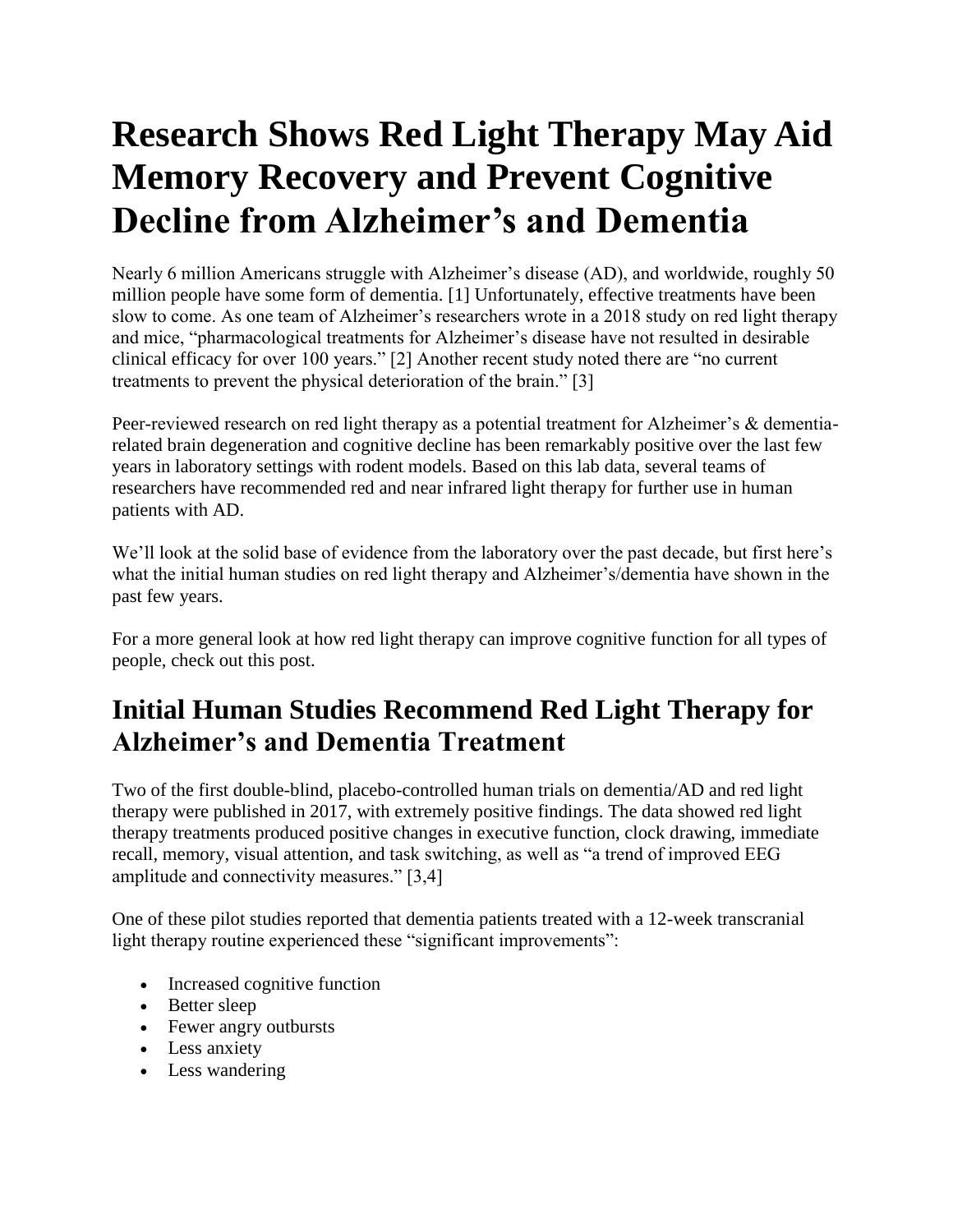Of major importance, this study also noted there were **"no negative side effects."**

The study concluded that light therapy "shows potential for home treatment of patients with dementia and AD." [4]

#### **More Alzheimer's Trials with Red Light Therapy are in Progress**

The results of these initial human trials are immensely encouraging for AD & dementia patients and families looking for better treatment options, especially natural and non-invasive ones with no drugs, chemicals, or side effects.

As of early 2019, 3 more human trials on red light therapy and Alzheimer's and dementia are in progress at the University of California and a hospital system in France. With these extremely positive early clinical results in people, more and larger studies and trials are being organized. The hope is that in the coming years, the base of evidence will be large enough to recommend light therapy as a vital treatment strategy to ward off the symptoms of Alzheimer's and dementia — giving people and their families more quality time together.

The human results from recent years build on a larger base of similarly positive laboratory studies of rodent brains in Alzheimer's and dementia models, which are outlined below.

### **Lab Dementia Models Show Both Red and Near Infrared Light Reduce Oxidative Stress and Aid Memory**

A 2018 laboratory study assessed mice in an age-related dementia model and found that red light therapy treatments significantly reduced oxidative stress levels and restored memory function. The researchers also praised light therapy for being noninvasive, and having a high rate of tissue penetration and low phototoxicity.

They found red light "not only prevented early-stage memory decline but also rescued late-stage memory deficits."

The study concluded that red light therapy's success in lab studies "opens a promising opportunity to translate LED-therapy into clinical treatments for patients with dementia." [2]

Researchers in a similar 2015 study with a mouse dementia model used near infrared (NIR) light instead of red, like the previous study. The NIR treatments were also effective and at reducing oxidative stress in the cerebellar cortex. The team concluded that NIR light treatments likely had the ability to mitigate degeneration in every region of the mouse brain. [5]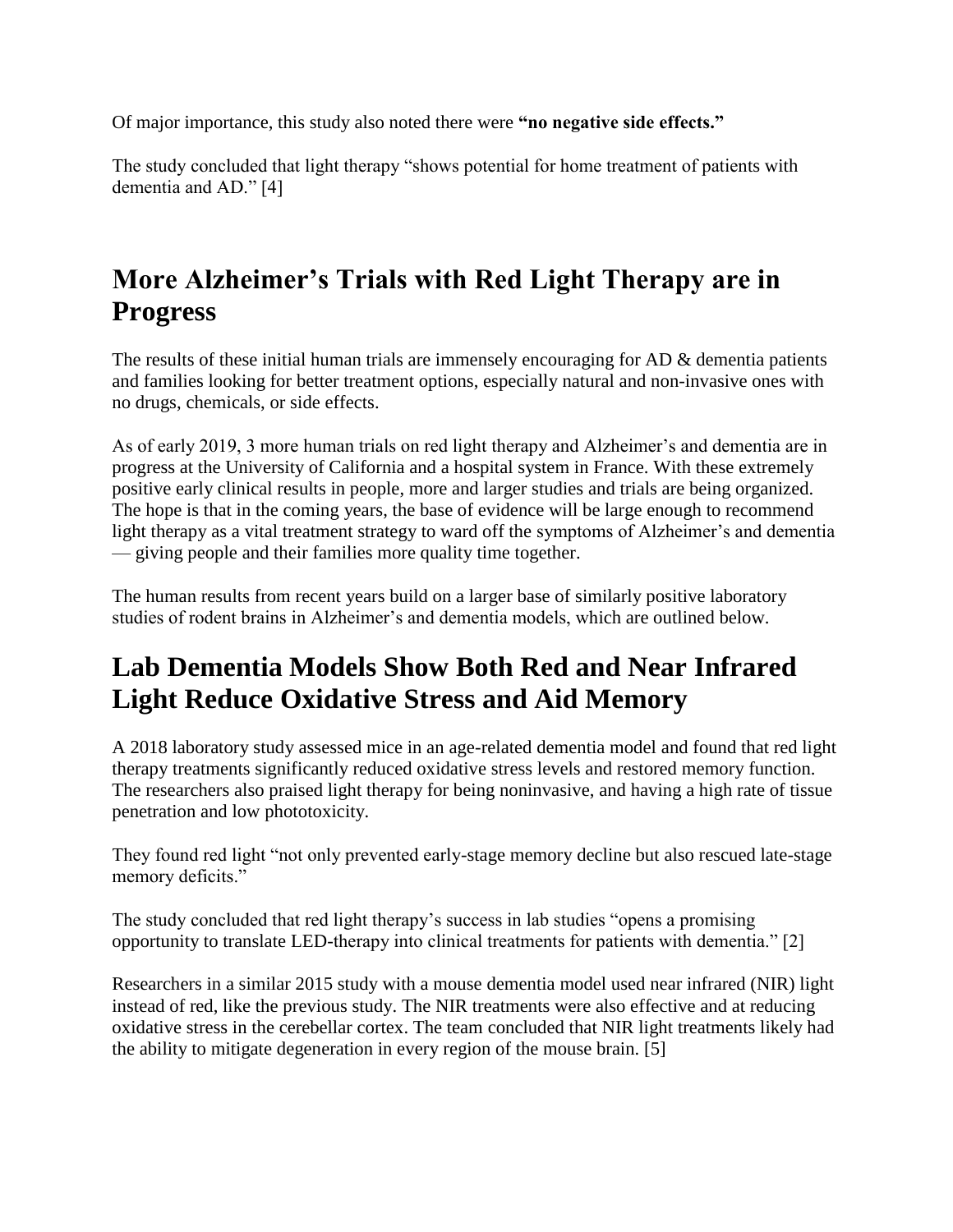### **Light Therapy Prevents Brain Degeneration in Alzheimer's Models**

Several recent laboratory studies have published strong positive evidence for light therapy as a means to suppress the buildup of Beta-amyloid (Aβ), a protein that forms senile plaques in the brains of people with Alzheimer's and dementia. Synaptic dysfunction, due to the disruptive binding of (Aβ) in the brain, is one of the first symptoms of AD many patients experience, and is responsible for driving initial cognitive decline. In the medical community, there's a strong consensus that preventing this early synaptic dysfunction would be an effective therapeutic strategy for AD. For patients and families, that means keeping AD at bay so people can continue to live relatively normal lives for longer periods of time. [6]

#### **Red Light Therapy Improves Memory, Motor Skills, and Recognition in Alzheimer's Models**

Two separate 2017 laboratory studies assessed the hippocampus of rat brains in an Alzheimer's model with light therapy treatments. Both studies demonstrated significantly reduced Aβ plaques in the light therapy-treated rats. Both studies also tested the subjects and found that treatments limited hippocampal neurodegeneration, with significantly improved spatial memory, recognition, and basic motor skills in the light therapy groups. [7,8]

Another recent laboratory result also demonstrated significant Aβ reduction and noted that NIR light can "effectively reduce synaptic vulnerability to damaging Aβ oligomers, thus furthering NIR light therapy as a viable treatment for AD." [6]

### **Conclusion: Red Light Therapy Shows Major Promise as an Alzheimer's and Dementia Treatment**

The initial clinical studies on red light therapy and Alzheimer's & dementia treatment have been extremely encouraging. Contour Light's devices, and red light therapy in general, are not FDAindicated for the treatment of Alzheimer's Disease or dementia, but the hope is that more positive human trials will blaze the trail and we'll see light therapy become a key element of Alzheimer's and dementia treatment.

But today, based on the available evidence, red light therapy shows major promise as a natural, noninvasive, drug-free treatment for brain degeneration where pharmacological solutions have long failed.

By reducing oxidative stress and preventing the accumulation of the Beta-amyloid that causes brain plaques and synapse malfunction, light therapy treatments offer hope for a way to delay the onset of Alzheimer's symptoms, and hopefully even reverse or prevent brain degeneration and cognitive decline. Researchers, physicians, and families affected by dementia and Alzheimer's disease will be watching closely in the coming years as more clinical research emerges.